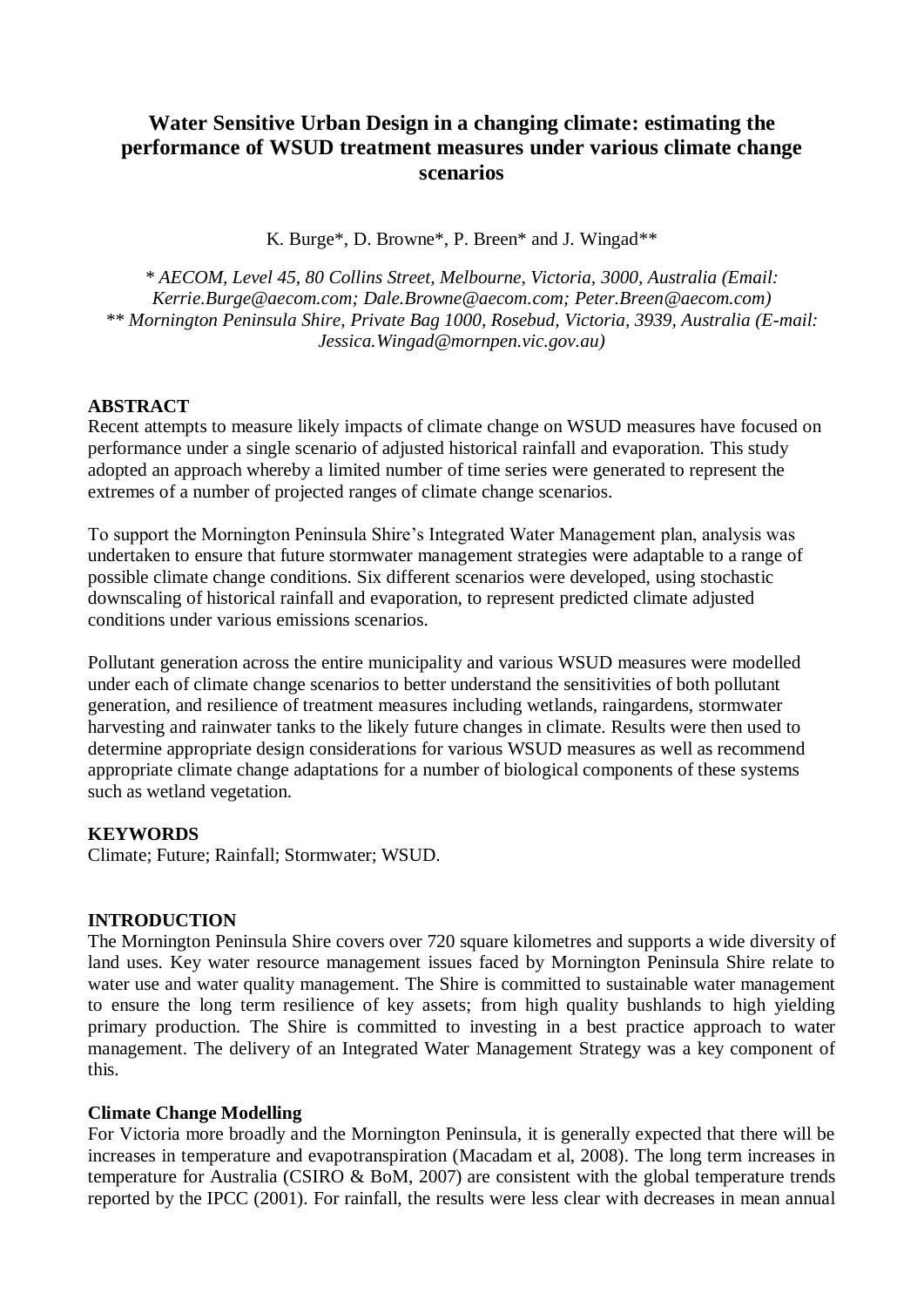rainfall evident, but weak relative to natural decadal-scale fluctuations. The intensity of summer storms is expected to increase.

While it is anticipated that mean annual rainfall will generally reduce in southern Victoria, it is conversely expected that intensities will generally increase (Abbs & Rafter, 2008; Tebaldi, 2006). For Melbourne, it is expected that the number of rain days will reduce by 4-10 days by 2030 (Ricketts & Hennessy, 2009).

Analysis of intensities for Western Port (Abbs, 2008) suggests that intensities are likely to increase. These changes are not uniform and the greatest increases are likely to occur for the larger and less frequent storm events with a high annual recurrence interval (in the order of the 1 in 10 to 1 in 100 year event). This has significant implications for flood management. For water sensitive urban design systems, this is less of an issue as they are generally designed to treat high frequency storms (up to the 1 in 1 or 1 in 2 year ARI). Nevertheless, there is potential for increases in intensity of more frequent events to impact adversely on the treatment effectiveness of stormwater treatment systems.

Representation of such changes in intensity for continuous time series would require direct application of time series data from the climate models; see for example Willems (2011). However, this will require downscaling of time series data for individual climate models for a range of scenarios and is beyond the scope of this work. Based on the work that has been undertaken in Europe (Willems, 2011), it could be expected that changes in intensities at the lower end of the frequency range could be in the order of up to 10-20%. It is recognised that the impacts of sub-daily changes in the intensity of storms is potentially significant and this has been identified as an area for further work.

### **METHODS**

#### **Rainfall data reference baseline**

There is a high degree of variability of mean annual rainfall across the Shire. Generally rainfall is lower along the west coast (Mornington, Rosebud), and higher in the higher inland areas and east coast (Devilbend Reservoir, Flinders).

For the purposes of evaluating the impacts of climate change, it is necessary to choose a representative baseline as a starting point. The average rainfall for 7 selected rainfall stations (with greater than 30 years of data and no significant gaps) across the Shire is 817 mm/year, with an average number of days of rainfall of 142 days. These parameters were taken as being representative of the 1990 baseline to form the basis for comparison with climate change adjusted scenarios.

### **Pluviograph data**

A suitable period of pluviograph data was selected that represented the baseline statistics with sub daily data.

### **Expected changes in climate for Mornington Peninsula**

The best available estimates for projected climate changes for the Mornington Peninsula were obtained from 'Climate Change Projections for the Western Port Region (Macadam, et. al., 2008). These are based on the projections made for 'Climate change in Australia' (CSIRO & BoM, 2007) which represent the most recent available data for Australia. These were used as a basis for modifying the baseline scenario.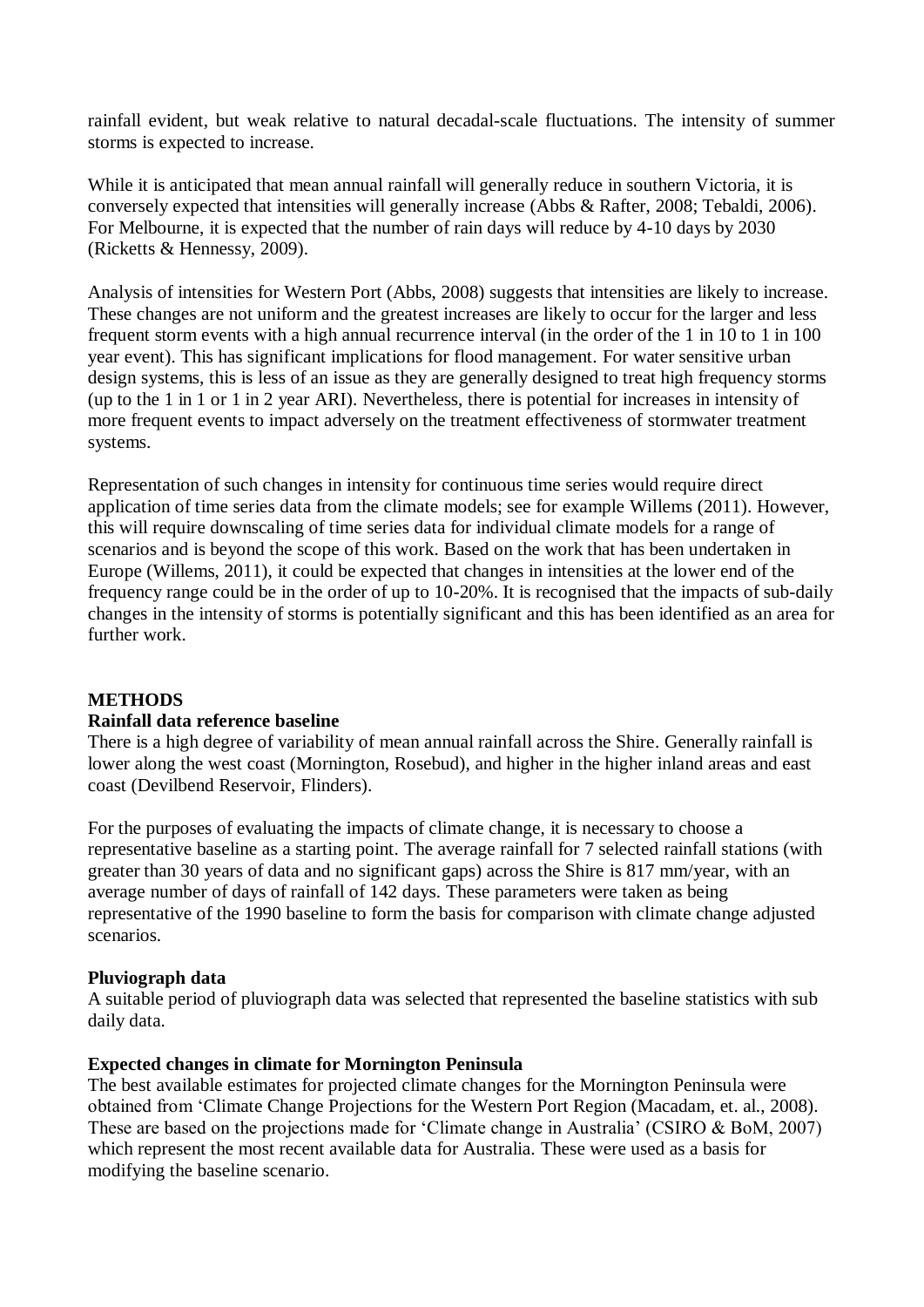## **Climate Change Scenarios**

Recent investigations of climate change impacts indicate that the design of stormwater treatment and reuse systems must be designed to be adaptive to a wide range of possible seasonal rainfall and evaporation scenarios. It is recommended that multiple time series are generated and modelled to simulate the various processes. It is suggested that these can be based on recommendations by CSIRO regarding  $10^{th}$ ,  $50^{th}$  and  $90^{th}$  percentile projected changes; however, it is acknowledged that at present there is no suitable method to incorporate these into high resolution rainfall time series. While dynamic downscaling offers a potential path, the computational demands make it difficult to implement for a large number of models at this time (Wong et. al., 2011).

Recognising these limitations, a simplified approach was employed whereby a limited number of time series were generated to represent the extremes of the projected ranges of change, that is, the  $10<sup>th</sup>$  and 90<sup>th</sup> percentiles. The above seasonal changes were adopted as representative of likely changes, while the range from the  $10<sup>th</sup>$  to  $90<sup>th</sup>$  percentile was taken as being representative of the potential range of uncertainty that may be expected.

Three emissions scenarios were considered. A medium emissions scenario was adopted for 2030 since most changes that will occur by 2030 are already locked in and the choice of emissions scenario has lesser bearing on the expected impacts. For 2070, high (A1F1) and low (B1) emissions scenarios were adopted. The high scenario represents a world with high fossil fuel use, essentially business as usual, while the low scenario represents a shift towards a mix of more renewable energy sources and reduced emissions.

A set of 6 scenarios (as well as the baseline) was established to represent the extremes of the potential ranges for the three emissions scenarios. These are as follows:

- 2030 Medium emissions (A1B) Lower
- 2030 Medium emissions (A1B) Upper
- 2070 Lower emissions (B1) Lower
- 2070 Lower emissions (B1) Upper
- 2070 Higher emissions (A1F1) Lower
- 2070 Higher emissions (A1F1) Upper

## **Method for creating climate change adjusted scenarios**

The data set was adjusted by applying season-specific stochastically generated percentage changes to each day of rainfall. This ensures that a range of changes occur, with some larger and some smaller, while preserving the median expected change. A second adjustment is then made to reduce the number of rain days and add the same amount of rainfall back to the remaining days. This is crucial as it ensures that reductions in rain days are also represented. These are adjusted such that changes in intensity on a broad scale are reflective of those expected. Finally, corrections are applied to ensure that the seasonal and annual percentage changes are preserved.

### **Modelling stormwater pollutant loads and water quality performance**

Using modified rainfall files to represent the six climate change scenarios described above, the Model for Urban Stormwater Improvement Conceptualisation (MUSIC) was used to assess a range of key criteria. Fletcher (2007) pollutant concentrations were adopted for storm flows for general surface, road and roof surface types

*Municipal Stormwater Pollutant Budget*. In order to determine likely changes in the municipal stormwater pollutant budget, data from a GIS 'Impervious' layer (supplied by Melbourne Water) was used to determine the area of each of the following surface types across the Shire: impervious road, impervious roof, other impervious surfaces (driveways etc) and pervious surfaces.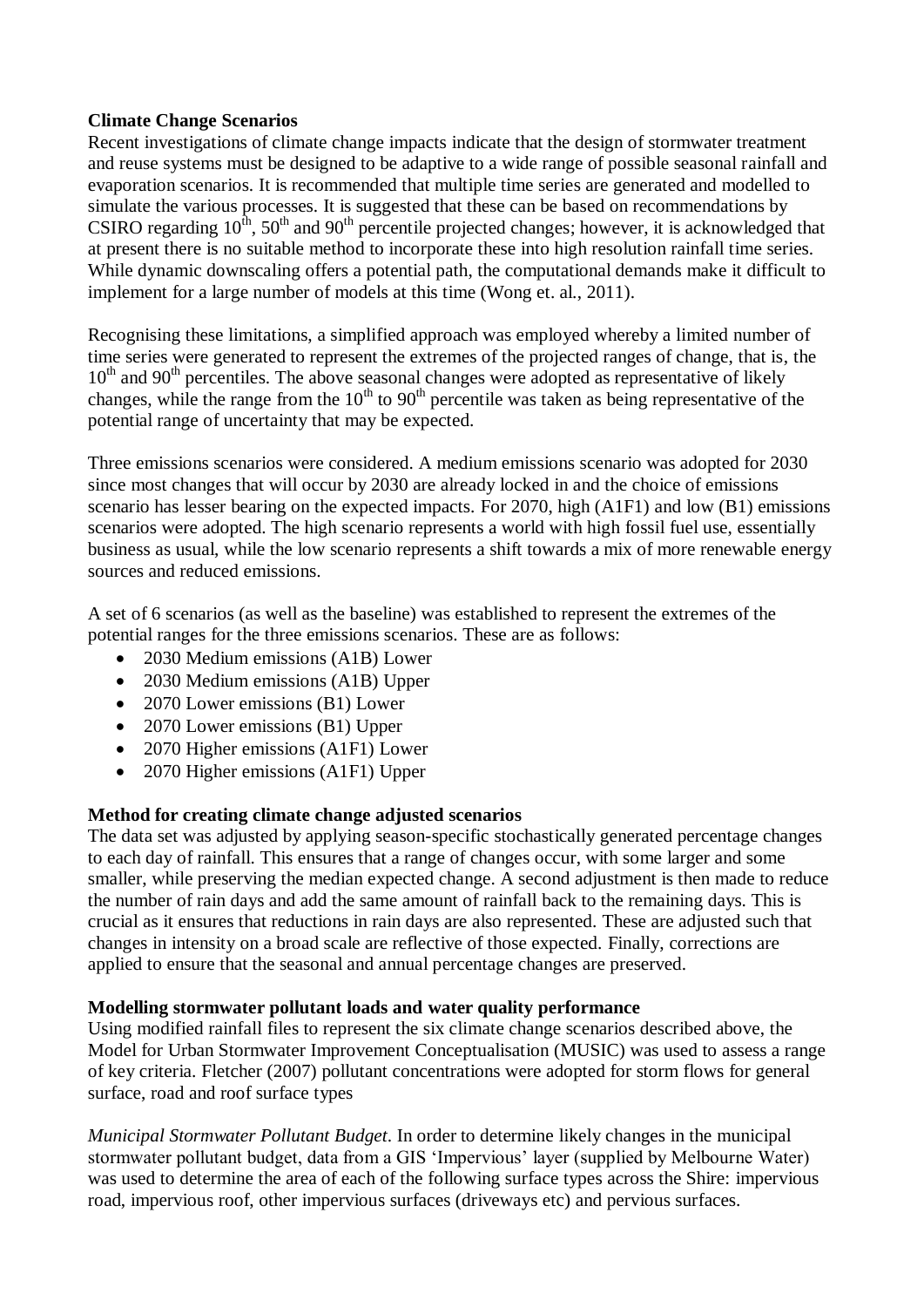*Unit Models.* Unit models for a range of typical WSUD treatment types were developed using standard MUSIC nodes using design parameters typical of industry best practice WSUD standards. These were thought to be representative of WSUD measures likely to be installed across the Shire in the future. The treatment types modelled were: Stormwater harvesting (with a pre-treatment wetland, stormwater harvesting with a pre-treatment raingarden, a raingarden with a typical urban catchment, a swale with a road only catchment, tree pits with a road only catchment, a wetland with a typical urban catchment and rainwater tanks with a range of indoor and outdoor demands.

## **RESULTS AND DISCUSSION**

The potential impacts of climate changes on three key issues relating to stormwater were tested. The first issue was around the likely changes to the municipal pollutant budget, the second was around the long term reliability of supply of stormwater from various harvesting schemes and the third was around the long term pollutant removal performance of various treatment types. For the WSUD wetland, an assessment was also made of the likely impacts on vegetation health under various climate change scenarios.

## **Municipal Pollutant Budget**

The municipal pollutant budget was modelled under all climate scenarios including the baseline scenario. The mean annual pollutant loads and the mean annual flows generated, under each of the six climate change scenarios models, were then compared to the pollutant generation and flows for the baseline scenario. [Table 1](#page-3-0) below shows the percent variation, in pollutant generation and flows, from the baseline scenario.

|                                | Percent variation in loads from baseline scenario |                       |             |                    |
|--------------------------------|---------------------------------------------------|-----------------------|-------------|--------------------|
|                                | TSS Mean                                          | TP Mean               | TN Mean     |                    |
|                                | Annual Load                                       | <b>Annual Load</b>    | Annual Load | <b>Annual Flow</b> |
|                                | (% change)                                        | $(\% \text{ change})$ | (% change)  | (% change)         |
| 1990 Baseline                  |                                                   |                       |             |                    |
| Medium emissions 2030 Lower    |                                                   |                       |             |                    |
| Medium emissions 2030 Upper    | $-14$                                             | $-20$                 | $-22$       | $-27$              |
| Low emissions B1 2070 Lower    |                                                   |                       |             |                    |
| Low emissions B1 2070 Upper    | $-20$                                             | $-28$                 | $-31$       | $-35$              |
| High emissions A1F1 2070 Lower |                                                   |                       |             |                    |
| High emissions A1F1 2070 Upper | $-35$                                             | -46                   | $-50$       | -57                |

<span id="page-3-0"></span>Table 1. Percent variation in pollutant generation and flow for each climate scenario.

[Table 1](#page-3-0) illustrates that under all emissions scenarios, the lower ranges of the predicted changes to the climate may result in a slight increase in the pollutant loads and flow volumes, by up to 8%. The largest change from the baseline is under a High emissions scenario (in the upper range), where mean annual pollutant loads and flow volumes are reduced substantially, including a reduction in TSS loads by 35% and a reduction in TN loads by 50%. This model does not take into account increases in pollutant loads due to increases in impervious areas as a result of future development.

A limitation in modelling the municipal pollutant budget exists due to the unknown impact of increasing antecedent dry days on pollutant wash off concentrations. However, a review of literature by Duncan (1995) found that it is likely that pollutant build up is not a key controlling factor in the concentration of pollutants in stormwater and rather, pollutant wash off, driven by rainfall energy and flow energy, have the greatest influence on stormwater pollutant concentrations. This finding lends support to the findings of the municipal pollutant budget modelling.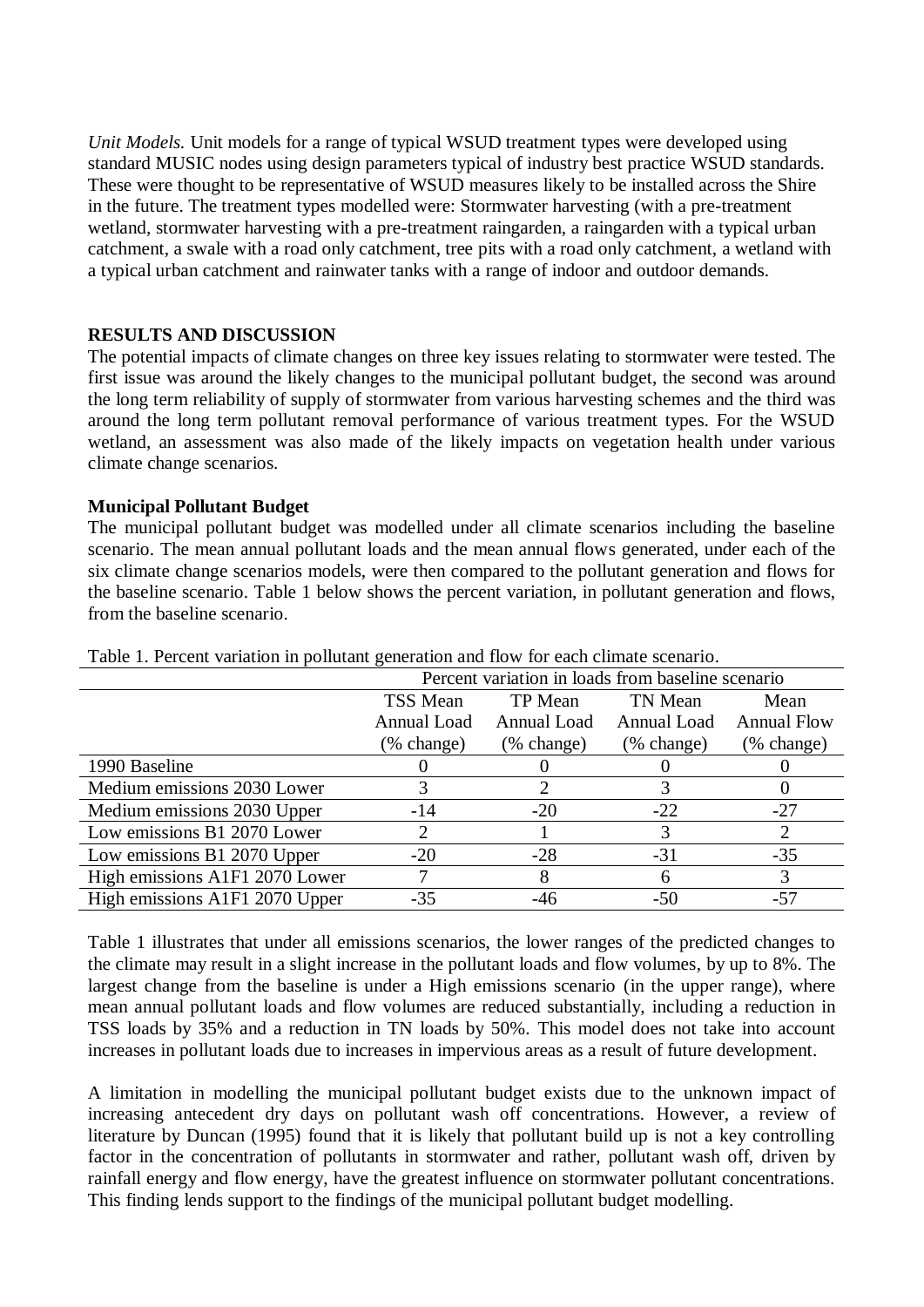## **Stormwater Harvesting – Reliability of Supply**

The reliability of supply, or the percent of a given water demand that can be met with a given harvesting scheme or tank, was modelled for a medium size stormwater harvesting scheme (with a 5ML/yr demand) as well as a number of household rainwater tanks with varying indoor and outdoor demands. [Table 2](#page-4-0) below shows the modelling results for the reliability of supply for these unit models under the six climate scenarios, as well as under the 1990 baseline scenario.

|                       | Percent reliability of supply (%) |                  |            |            |           |
|-----------------------|-----------------------------------|------------------|------------|------------|-----------|
|                       | Stormwater                        | Stormwater       | Rainwater  | Rainwater  | Rainwater |
|                       | Harvesting A*                     | Harvesting $B^*$ | Tank $A^*$ | Tank $B^*$ | Tank C*   |
| 1990 Baseline         | 80                                | 80               | 80         | 76         | 90        |
| Medium emissions 2030 |                                   |                  |            |            |           |
| Lower                 | 81                                | 80               | 80         | 76         | 91        |
| Medium emissions 2030 |                                   |                  |            |            |           |
| Upper                 | 78                                | 78               | 79         | 74         | 87        |
| Low emissions B1 2070 |                                   |                  |            |            |           |
| Lower                 | 80                                | 80               | 79         | 76         | 90        |
| Low emissions B1 2070 |                                   |                  |            |            |           |
| Upper                 | 75                                | 77               | 78         | 73         | 83        |
| High emissions A1F1   |                                   |                  |            |            |           |
| 2070 Lower            | 80                                | 80               | 79         | 75         | 90        |
| High emissions A1F1   |                                   |                  |            |            |           |
| 2070 Upper            | 69                                | 73               | 76         | 69         | 76        |

<span id="page-4-0"></span>Table 2. Reliability of supply for different harvesting types, under various climate scenarios.

\*Stormwater Harvesting A with wetland pre-treatment and 160kL tank; Stormwater Harvesting B with raingarden pretreatment and 180kL tank; Rainwater Tank A with 4kL tank for outdoor irrigation only; Rainwater Tank B with 4kL tank for toilet flushing and outdoor irrigation; Rainwater Tank C with 90kL tank for large indoor demand and no outdoor use.

The results in [Table 2](#page-4-0) demonstrate that the greatest loss in reliability of supply for all harvesting types is under the upper range of the High emissions scenario. A coarse analysis showed that to design these systems to provide reliability similar to the baseline year would require a 50% (under the Low emissions upper scenario) to 100% (under the High emissions upper scenario) increase in tank size. This is likely to be unfeasible given the uncertainties around future emissions. The key message from these results is that reliability of supply remains within 5% of the original estimates for all tanks and harvesting schemes under most emissions scenarios. Even under the harshest climate scenario (High emissions upper range) a typical stormwater harvesting scheme for irrigation of a sports field, as represented in these models, will still supply 3.5 ML/yr of a 5ML/yr demand.

### **WSUD Treatment Performance – Water Quality**

The potential impacts of climate change on WSUD performance was measured by the changes in the pollutant removal efficiency of a range of typical WSUD treatment types. The following treatment types were assessed: a raingarden, a swale, tree pits and a wetland. Under each climate scenario, the percent load removed for TSS, TP and TN were determined. Each treatment type was developed to ensure it achieved best practice pollutant removal (of at least 80% TSS, 45% TP and 45% TN removal) under the baseline scenario. [Table 3,](#page-4-1) [Table 4](#page-5-0) and [Table 5](#page-5-1) show the results for pollutant removal for each treatment type, under each climate scenario.

<span id="page-4-2"></span><span id="page-4-1"></span>Table 3. TSS load reduction for a range of WSUD treatment types under various climate scenarios **TSS load reduction (% of total load)**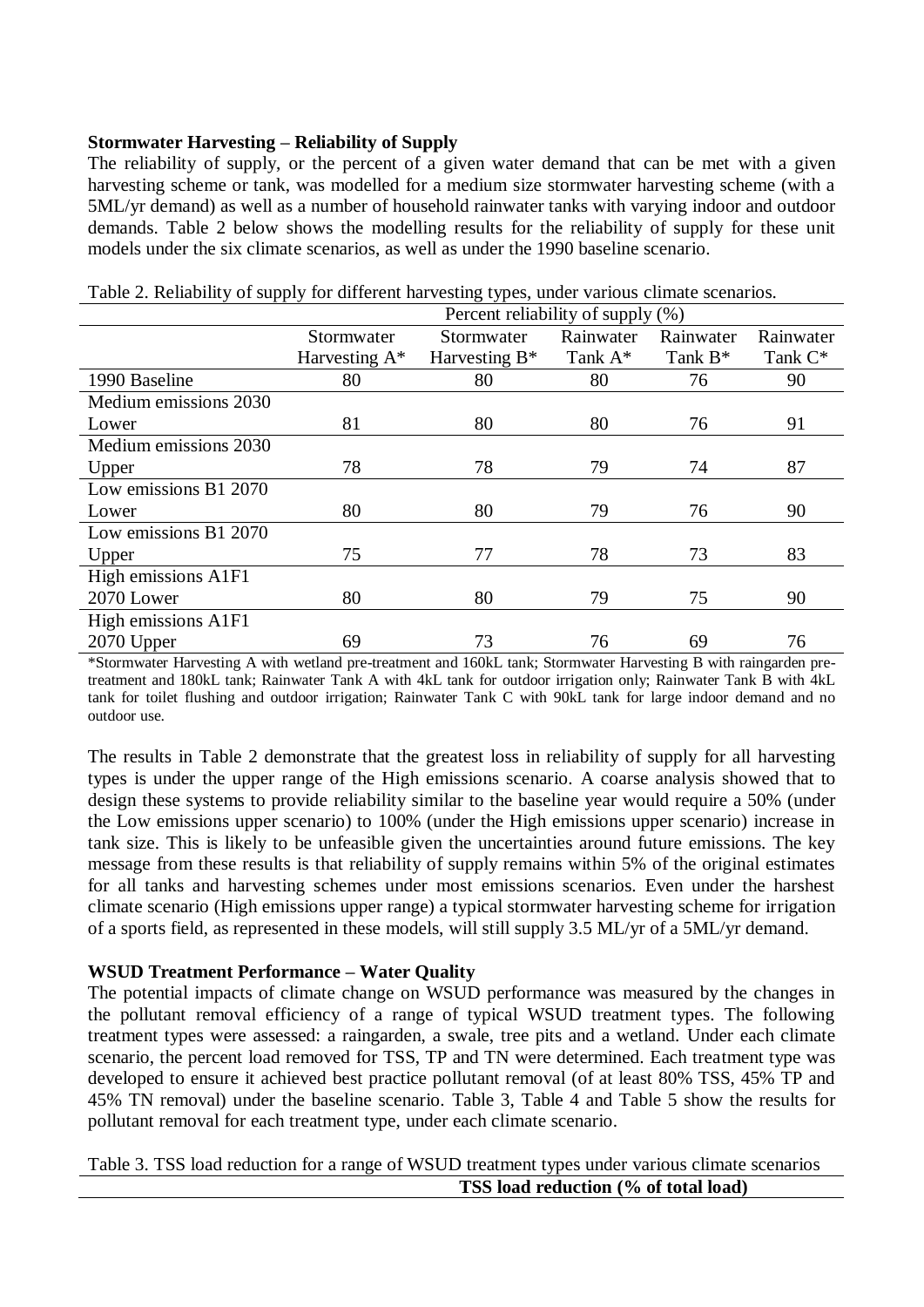|                                | Raingarden* | Swale* | Tree pits* | Wetland* |
|--------------------------------|-------------|--------|------------|----------|
| Unit models 1990 Baseline      |             | 96     |            |          |
| Medium emissions 2030 Lower    | 78          | 96     | 90         | 80       |
| Medium emissions 2030 Upper    | 79          | 96     | 90         | 83       |
| Low emissions B1 2070 Lower    | 78          | 96     | 90         | 80       |
| Low emissions B1 2070 Upper    | 78          | 96     | 89         |          |
| High emissions A1F1 2070 Lower | 78          | 96     | 89         | 79       |
| High emissions A1F1 2070 Upper |             |        |            | 86       |

<span id="page-5-0"></span>Table 4. TP load reduction for a range of WSUD treatment types under various climate scenarios

|                                | TP load reduction (% of total load) |        |            |          |
|--------------------------------|-------------------------------------|--------|------------|----------|
|                                | Raingarden*                         | Swale* | Tree pits* | Wetland* |
| Unit models 1990 Baseline      |                                     | 79     |            | 68       |
| Medium emissions 2030 Lower    | 49                                  | 79     |            | 68       |
| Medium emissions 2030 Upper    | 48                                  | 79     | 73         | 70       |
| Low emissions B1 2070 Lower    | 50                                  | 79     | 72         | 68       |
| Low emissions B1 2070 Upper    | 48                                  | 78     | 73         | 70       |
| High emissions A1F1 2070 Lower | 49                                  | 78     |            | 68       |
| High emissions A1F1 2070 Upper |                                     | 79     |            |          |

<span id="page-5-1"></span>Table 5. TN load reduction for a range of WSUD treatment types under various climate scenarios

|                                | TN load reduction (% of total load) |        |            |          |
|--------------------------------|-------------------------------------|--------|------------|----------|
|                                | Raingarden*                         | Swale* | Tree pits* | Wetland* |
| Unit models 1990 Baseline      |                                     | 46     |            |          |
| Medium emissions 2030 Lower    |                                     |        | 46         |          |
| Medium emissions 2030 Upper    | 49                                  | 46     | 46         | 48       |
| Low emissions B1 2070 Lower    | 51                                  | 45     | 46         | 47       |
| Low emissions B1 2070 Upper    | 48                                  | 45     | 46         | 48       |
| High emissions A1F1 2070 Lower | 50                                  |        |            |          |
| High emissions A1F1 2070 Upper |                                     |        |            |          |

**\***Raingarden 15 m<sup>2</sup> with a general urban catchment; Swale 750m with a road only catchment; Tree pits 80m<sup>2</sup> with a road only catchment; Wetland 2300m<sup>2</sup> with a general urban catchment.

The analysis of treatment performance, in relation to pollutant load reduction, shown in

[Table 3](#page-4-2) to [Table 5,](#page-5-1) demonstrates that none of the modelled climate scenarios result in a substantial reduction in pollutant removal performance. In only two instances do the variations exceed 10% of the original design performance. Even in the cases where the performance differs by more than 10% (High emissions A1F1 2070 Upper, Raingarden, TP differs by 7% and High emissions A1F1 2070 Upper, Raingarden, TN differ by 13%) the degree by which they differ is likely to be an acceptable divergence from current best practice stormwater quality treatment given the climate models are the extremes of the range of likely future climate conditions.

An interesting outcome of the results in [Table 3](#page-4-1) to [Table 5](#page-5-1) is the estimated increase in treatment performance of constructed wetlands under the more severe climate scenarios. Wetland treatment performance improves by up to 6% (of the original design performance) under the scenarios which represent the harsher upper range of emissions scenarios. An analysis of the hydrologic effectiveness of all treatment types indicated that while raingardens, tree pits and swales showed a slight decrease in hydrologic effectiveness; the wetland showed up to 4% improvement in hydrologic effectiveness. The increase in draw down observed in the wetland inundation frequency analysis (Figure 1) may explain this slight increase in performance, in that some minor inflow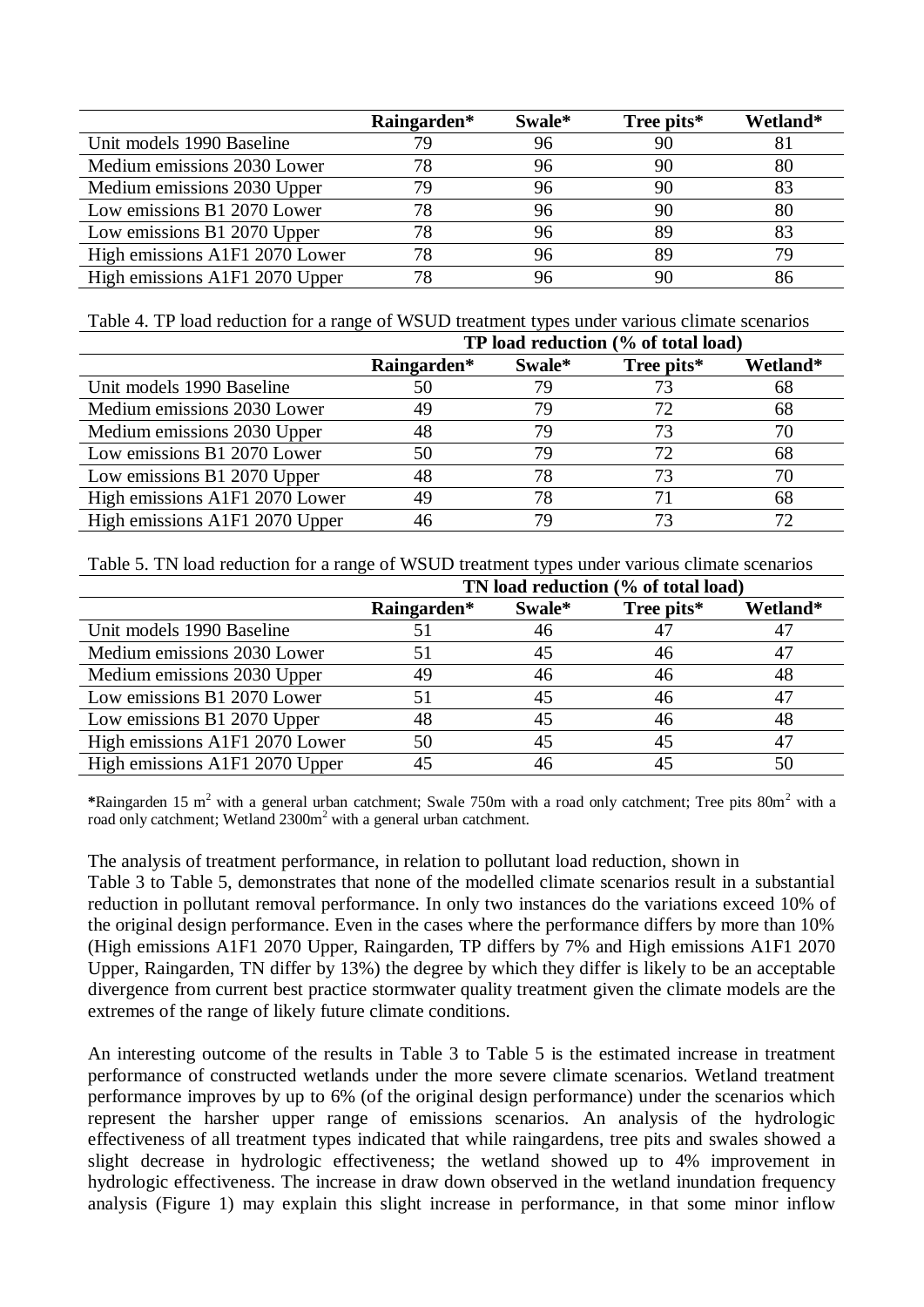events are completely lost to evapotranspiration. In addition, when water levels are drawn down further between rainfall events, the wetland will store and treat a larger proportion of subsequent inflows.

In summary, for most WSUD treatment types, a small loss in hydrologic effectiveness as a result of more intense rainfall events is offset by the overall reduction in flows and pollutant loads generated within the catchments as a result of a reduced mean annual rainfall volume.

### **Wetland Inundation and Vegetation Health**

To understand potential impacts of climate change on wetland vegetation, under various climate scenarios, a water level exceedence curve was constructed by analysing the inundation frequency of the wetland extended detention for each climate scenario. The water level exceedence curve that deviated most from the baseline is represented in [Figure 1](#page-6-0) (along with the baseline).



<span id="page-6-0"></span>Figure 1. Wetland water level exceedence curve for Baseline and High Emissions (upper) scenarios

The baseline water level exceedence curve shows a pattern where the extended detention is regularly engaged. This pattern would require some adjustment to the permanent pool depth or the species mix to accommodate the effective water depth. The climate change water level exceedence curve actually represents a pattern that would be easier for many plants to tolerate and may support greater diversity (that is a balanced water level pattern with more equal periods above and below normal water level). The climate change scenario also suggests the wetland permanent pool draws down (water level is below – 0.2m for at least 5% of the time) and may completely dry. An occasional dry period is a natural pattern for most wetlands and is not considered a major issue but is an important design issue that needs to be understood.

### **Southern Australian Climate Variability**

Southern Australia not only has a low annual rainfall compared to other continents, it also has high inter-annual rainfall variability (BoM, 2011). As a result, when treatment systems are designed and sized to meet best practice using long rainfall records, significant climatic variability is already accounted for in the modelling. The predicted climate change scenarios outlined in this study are